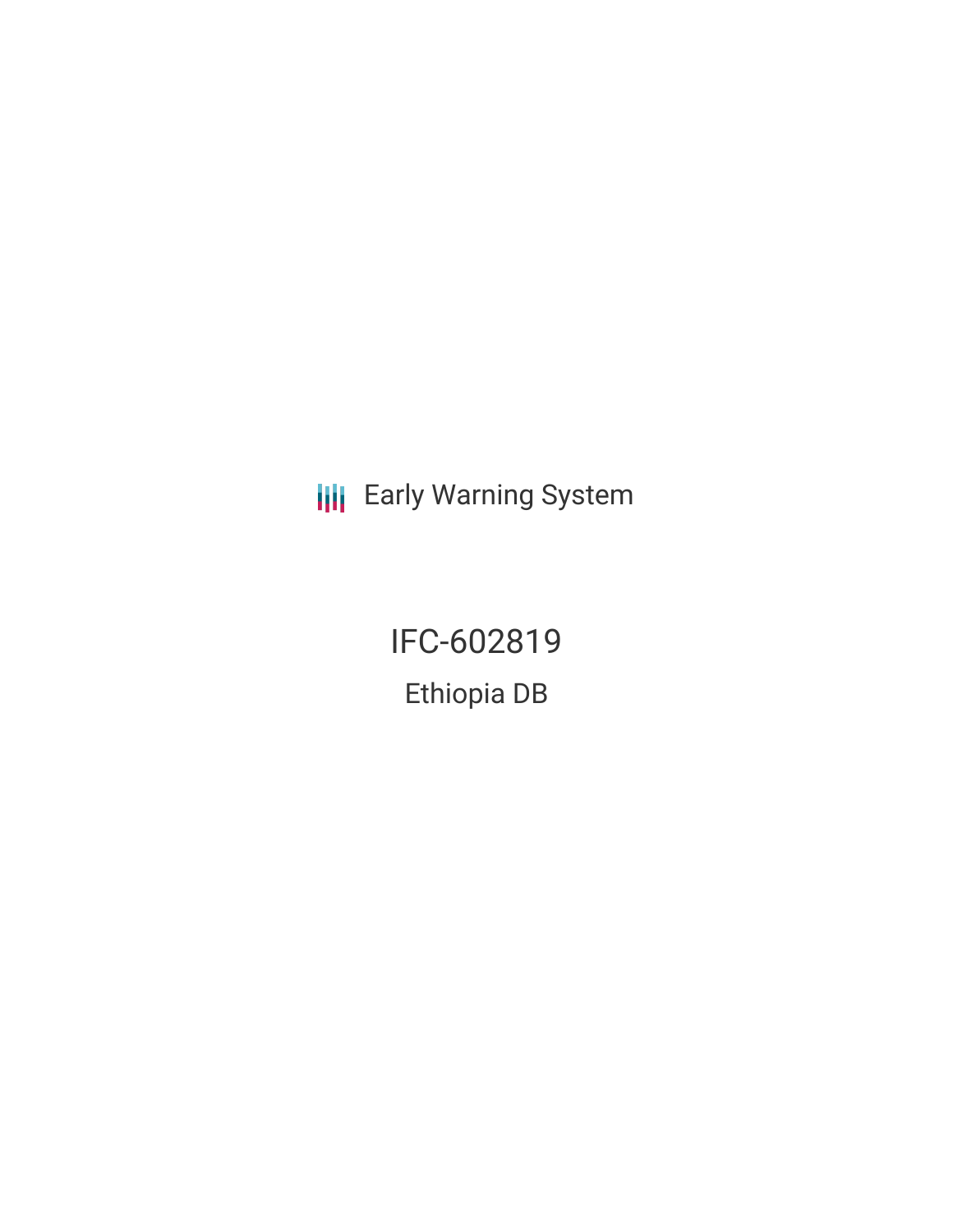

## **Quick Facts**

| <b>Countries</b>              | Ethiopia                                |
|-------------------------------|-----------------------------------------|
| <b>Financial Institutions</b> | International Finance Corporation (IFC) |
| <b>Status</b>                 | Active                                  |
| <b>Bank Risk Rating</b>       | U                                       |
| <b>Voting Date</b>            | 2018-09-27                              |
| <b>Borrower</b>               | Government of Ethiopia                  |
| <b>Sectors</b>                | Industry and Trade                      |
| <b>Investment Type(s)</b>     | <b>Advisory Services</b>                |
| <b>Project Cost (USD)</b>     | \$2.00 million                          |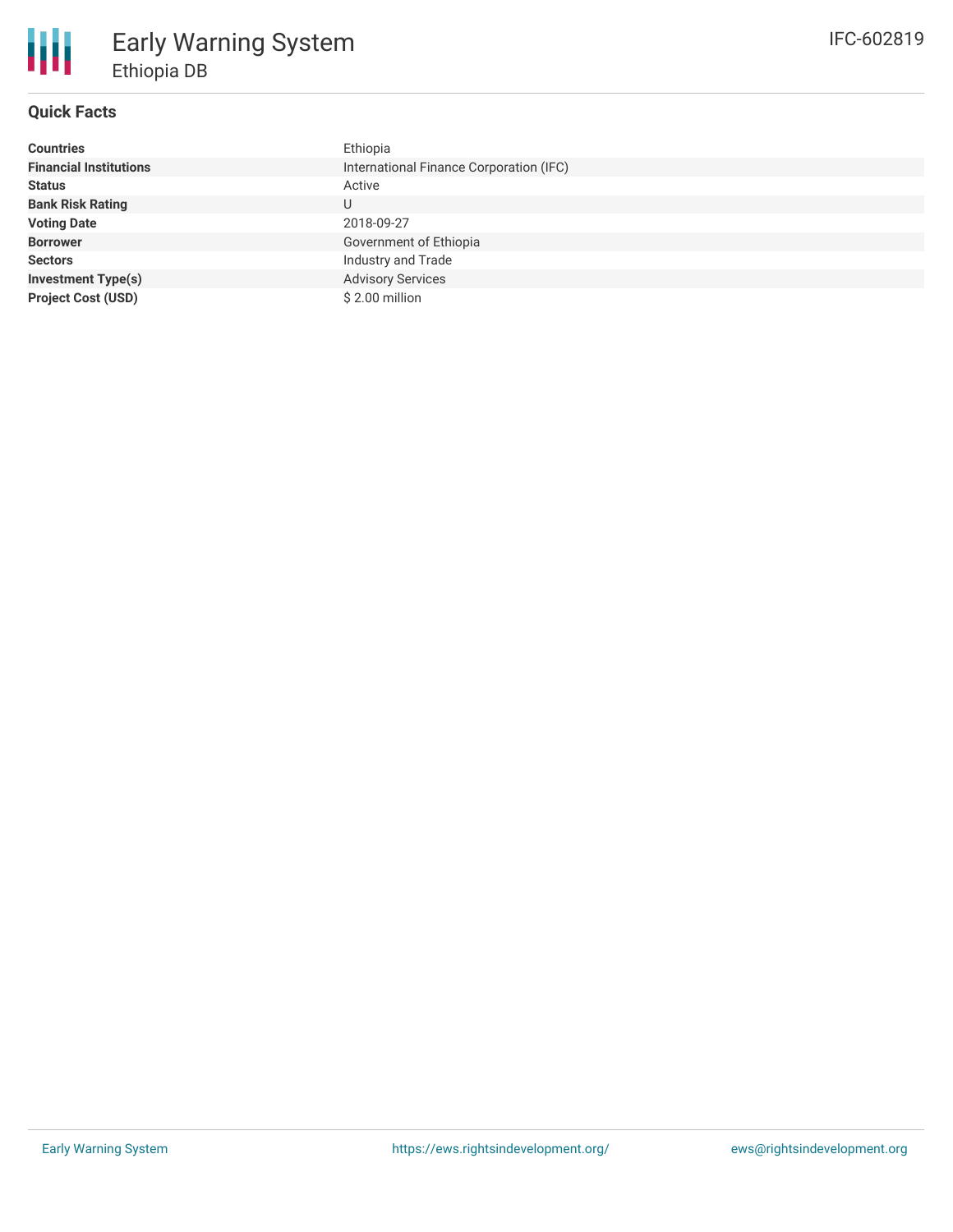

## **Project Description**

The Ethiopia Doing Business project aims to improve Ethiopia's Business Climate and make it work for all classes and types of business through a range of focused technical assistance. These include support for planning and coordination of business climate reforms, public and private sector collaboration, institutional capacity building and effective communication.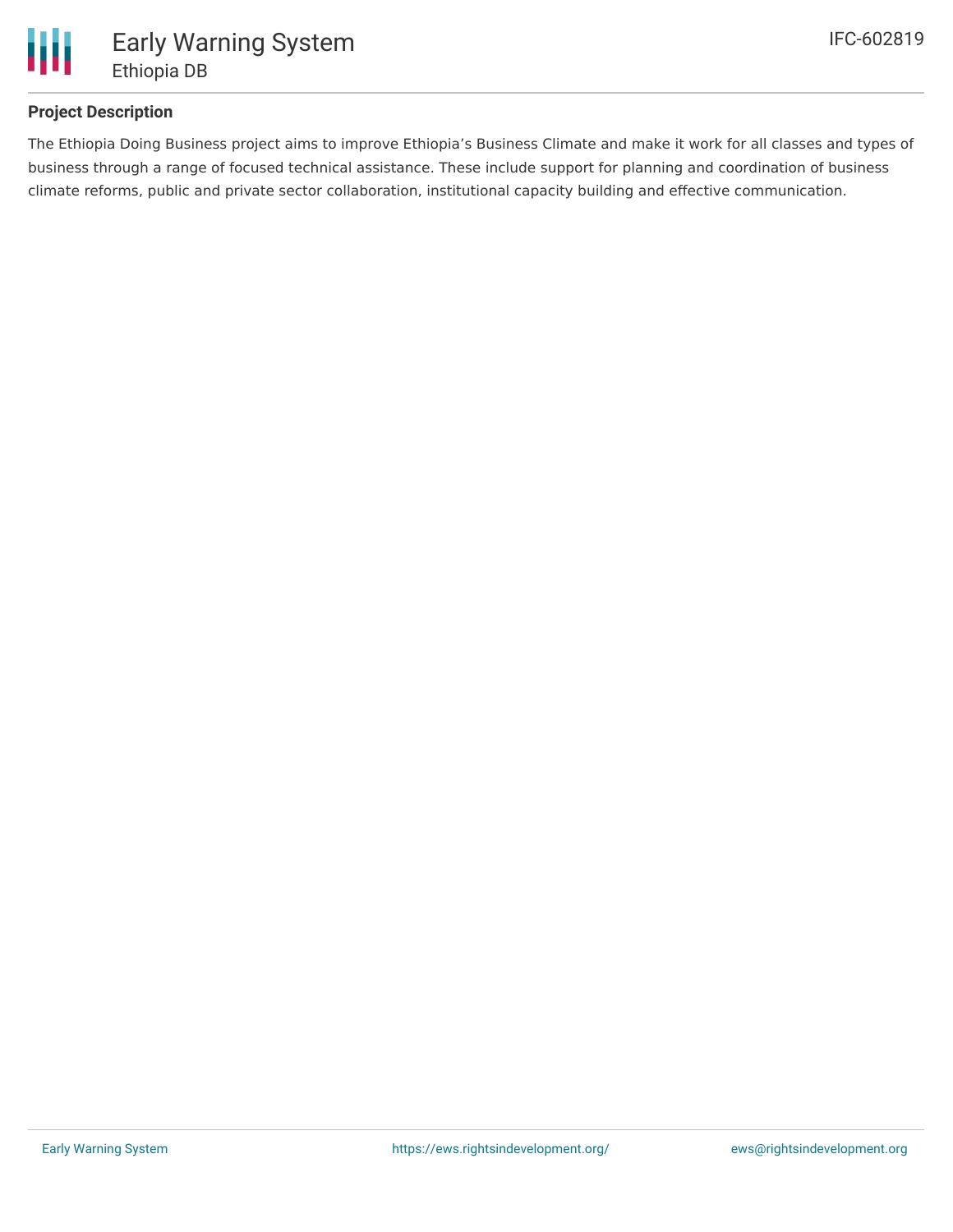

## **People Affected By This Project**

The overarching objective of the project is to improve Ethiopia's Business Climate and make it work for all classes and types of business through realization of targeted reforms across the doing business indicators.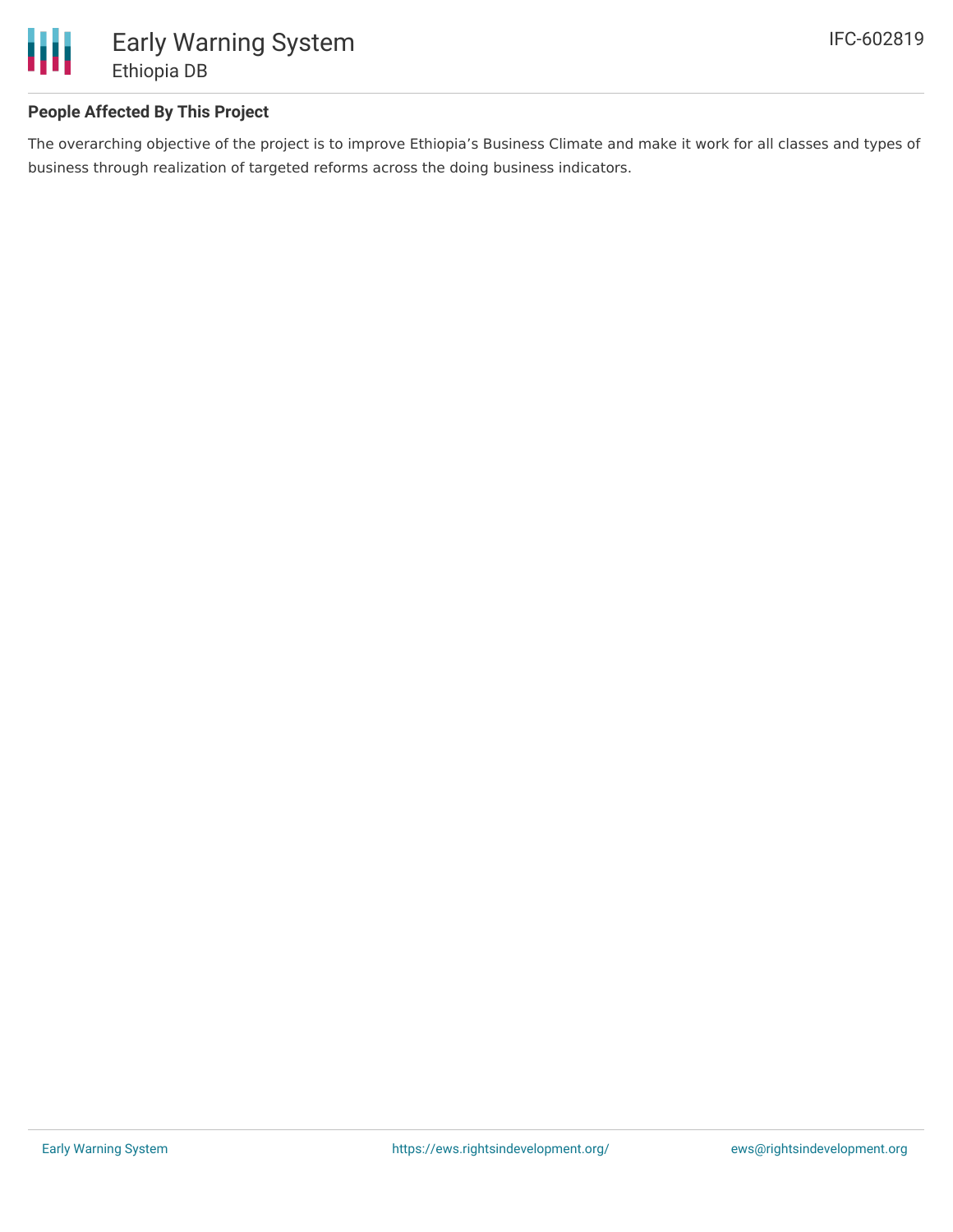### **Investment Description**

• International Finance Corporation (IFC)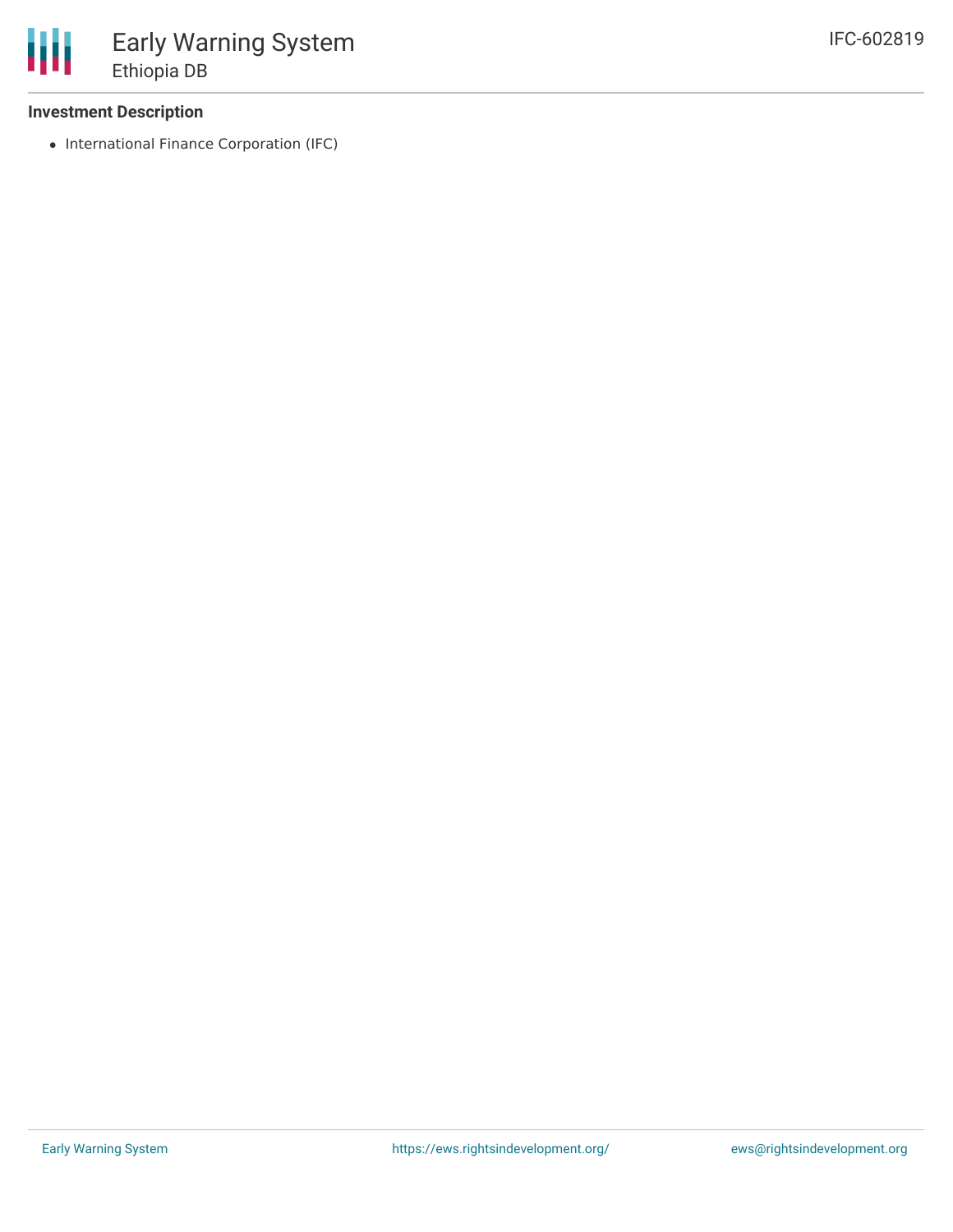# **Contact Information**

No contact information provided at the time of disclosure

ACCOUNTABILITY MECHANISM OF IFC

The Compliance Advisor Ombudsman (CAO) is the independent complaint mechanism and fact-finding body for people who believe they are likely to be, or have been, adversely affected by an IFC or MIGA- financed project. If you submit a complaint to the CAO, they may assist you in resolving a dispute with the company and/or investigate to assess whether the IFC is following its own policies and procedures for preventing harm to people or the environment. If you want to submit a complaint electronically, you can email the CAO at CAO@worldbankgroup.org. You can learn more about the CAO and how to file a complaint at http://www.cao-ombudsman.org/